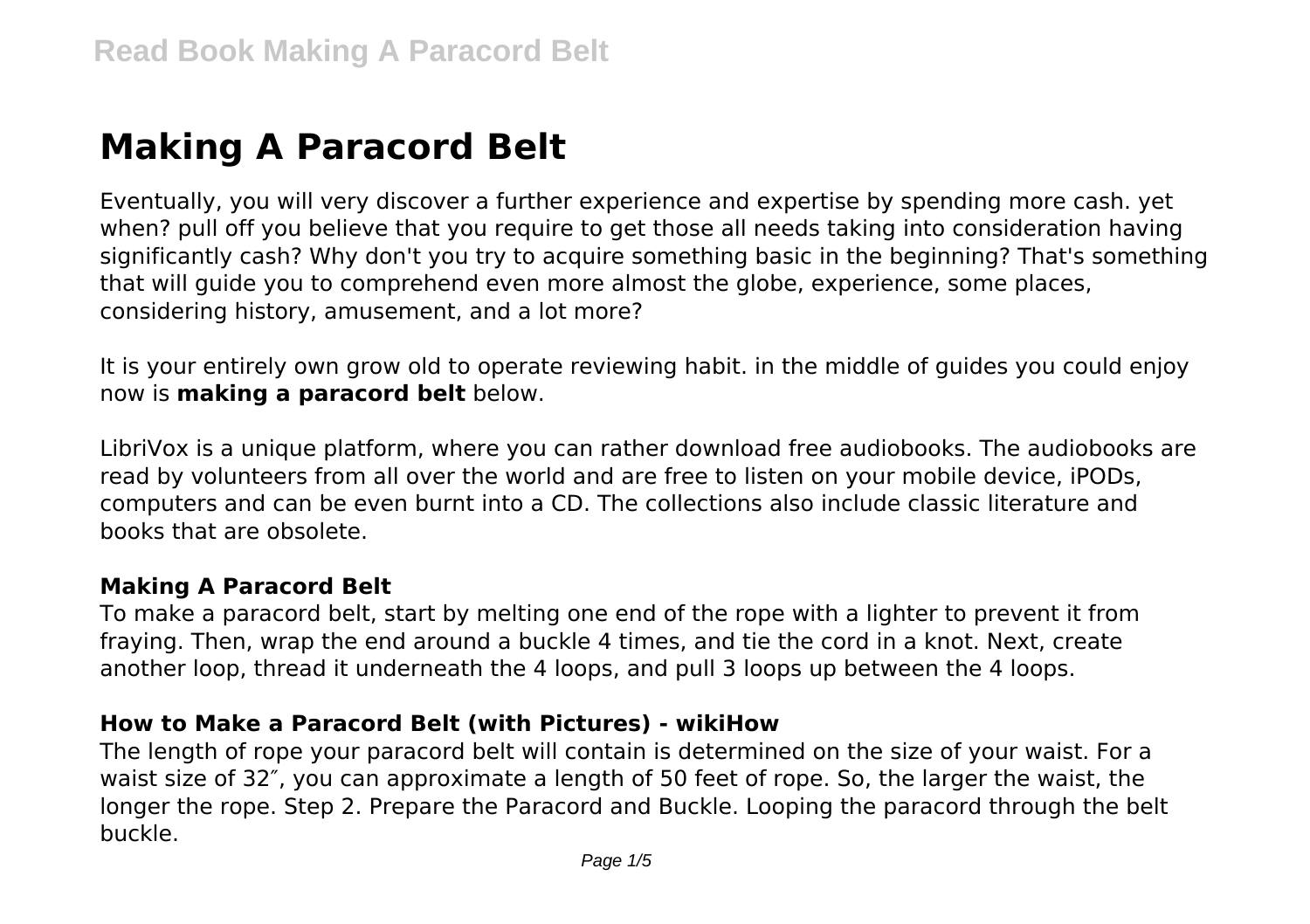## **How To Make A Paracord Belt: Step-By-Step Instructions ...**

This is how the pattern looks like. first we attach a buckle (I use the same way of attaching a buckle that is used with the conquistador paracord bracelet ). The amount of wraps used depends on the size of the buckle and the desired belt width. we then loosen up all the wraps that attached the buckle.

#### **How to make a paracord belt - Paracord guild**

belt buckle; You can easily buy the paracord online, but I actually bought mine from Hobby Lobby. I suggest the 550 strength if you want a strong, durable belt. I purchased the belt buckle from Amazon, one that fits belts up to 1.5 inches wide. Working with such long pieces of paracord is perhaps the most difficult part of the whole process.

## **how to make a paracord belt - My French Twist**

Create a sturdy paracord belt using 550 Paracord that should hold all the rope you need for an emergency. Using 2 colors of colored paracord will make an interesting pattern. This design is made with some 100 ft of paracord which is great to be a part of your survival kit. Using 2 shades of green gives it a tinge of camo look which is quite cool!

# **33 DIY Paracord Belt Patterns, Tutorials with Instructions**

www.facebook.com/paracordguyBuy one just like it here:https://paracordguy.ecwid.comIn this video I walk you through my process for making a belt from 550 par...

## **DIY PARACORD BELT - YouTube**

Take your buckle and from left to right make 4 loops through the belt loop.. Ensure that the loops are loose enough to pass some cord through the centre. Leave a tail of cord on the end a few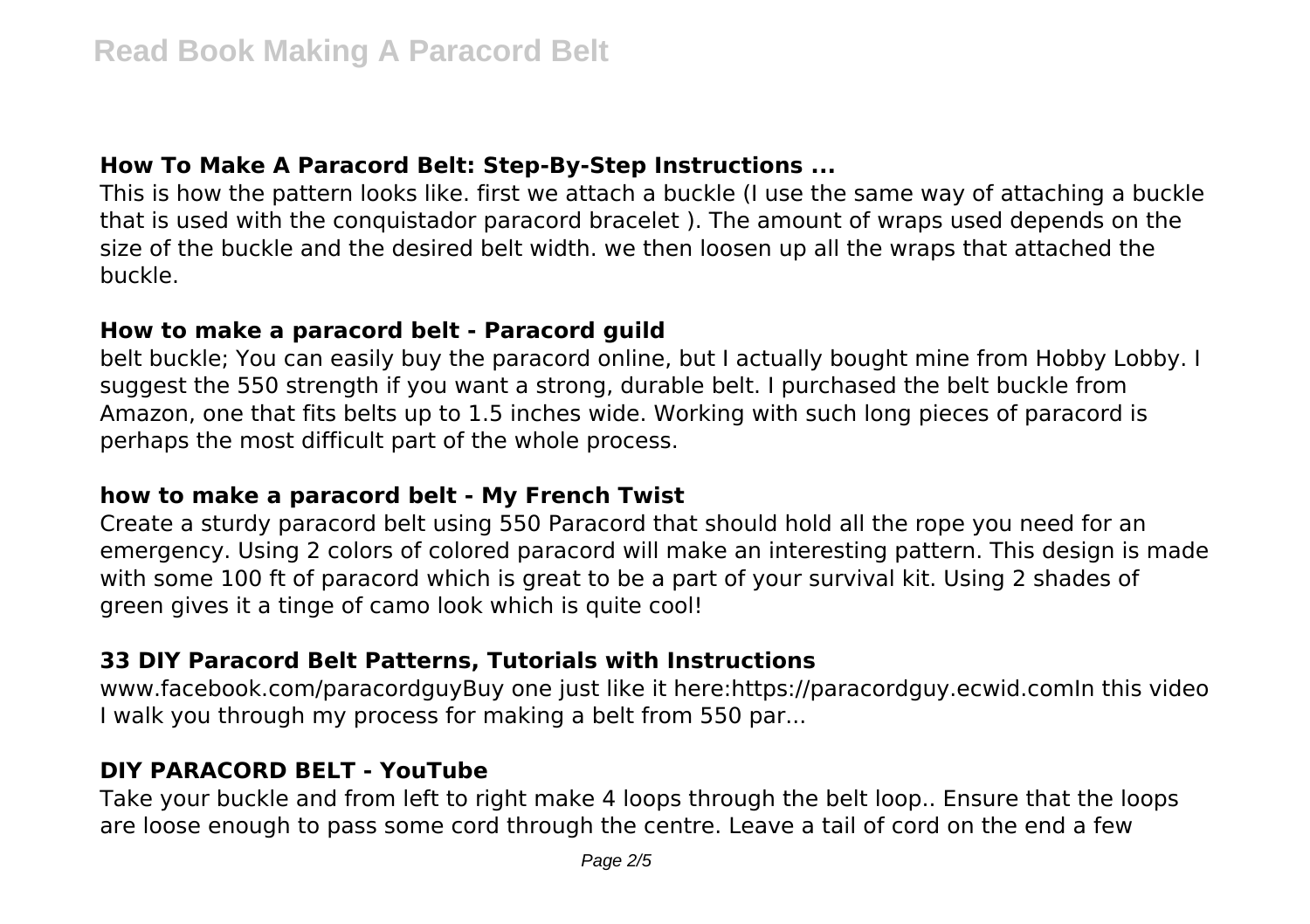inches long and secure this to the buckle to prevent the cord working loose during the next steps.

### **How to Make a Paracord Rescue Belt : 9 Steps (with ...**

The belt consists of five strands of paracord. There are two core strands, two working strands, and an extra strand for the loop the goes next to the buckle. For the two core strands, you need to measure your waist, double the number, then add twenty-four inches. You need to cut two of these.

## **Double Cobra Knot Paracord Belt : 8 Steps (with Pictures ...**

Cut three equal lengths of yarn. Keep in mind that you are making a belt, so get lengths that will go around your waist with about a foot to spare. 3 Tie the three lengths together at the top.

## **How to Braid Your Own Tie Belts: 8 Steps (with Pictures ...**

Paracord Belt. Begin with four strands of paracord and make three cobra stitches to get this interesting pattern for your favorite accessory. Add a funky buckle to complete your modish attire. Paracord Belt Buckle.

## **22 DIY Paracord Belt Projects | Guide Patterns**

How to Make a Paracord Belt: Hope this tutorial and the instructions help you make a great survival belt like this. And now you have a completed paracord belt! Time to try it on! Tips and Tricks on How to Make a Paracord Belt. There are a few things you want to be aware of while weaving your belt.

## **How To Make A Paracord Belt: Step-By-Step Instructions ...**

- nice belt buckle - paracord - something to cut the cord with - something to melt/burn the cord with - something to measure the cord and your waist - lots of time When you first get your cord you will need to pre shrink it. I put mine in the sink for approx 20 mins with warm to hot water.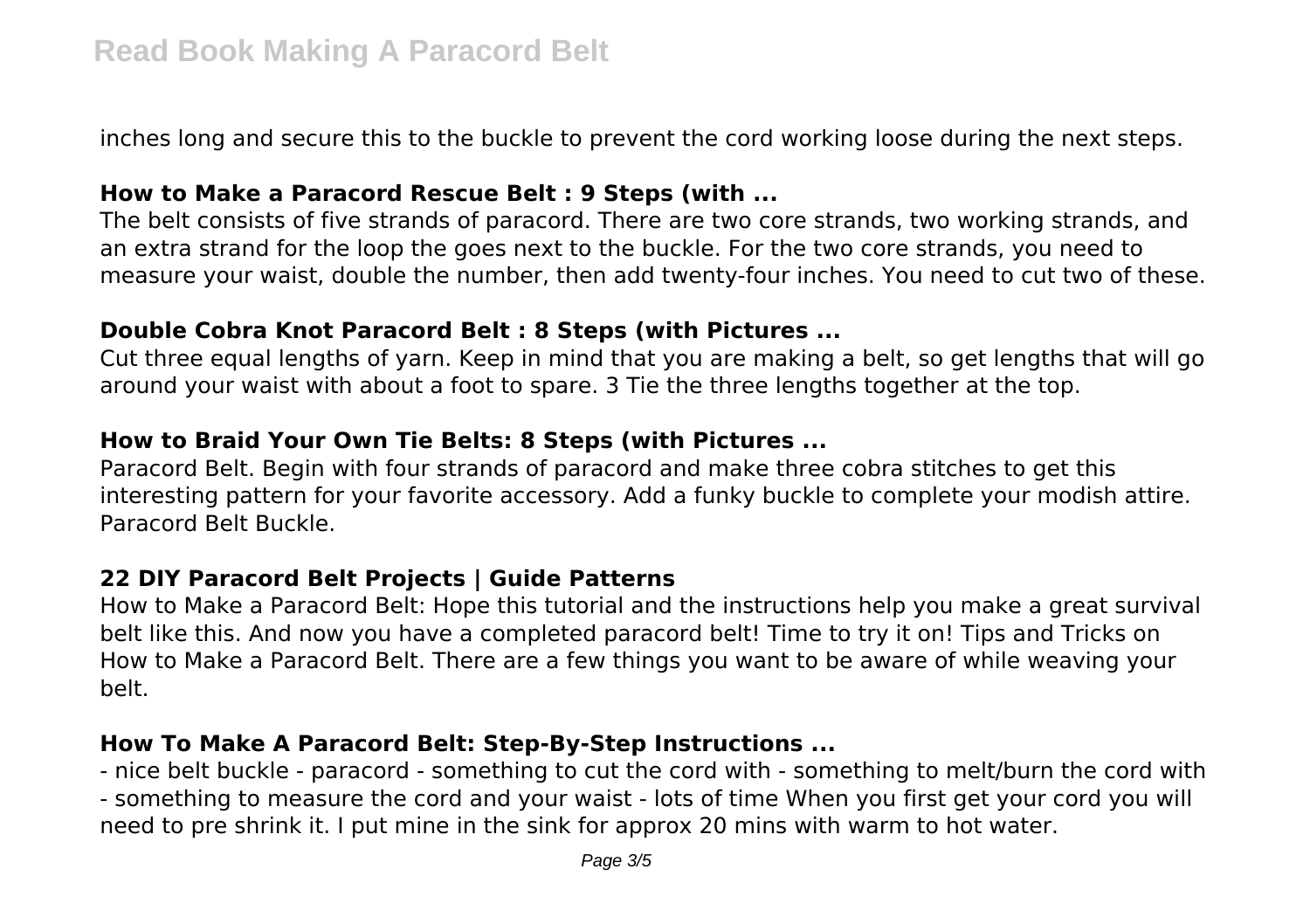## **Making a Paracord belt - Swiss Paracord GmbH**

You'll usually get about 3 feet of cord for each inch of the belt. So for a 34-inch belt, you should have around 100 feet of cord to work with. Something else to consider is to add 3 or 4 paracord belt loops to your belt, then you can use your belt loops to attach gear and it can provide a pretty strong anchor.

## **Paracord Belt | How To Make A Paracord Belt To Stay ...**

Each color will need to be 1 foot per every inch of your waist measurement. Add 6 feet to each of these, so that the belt will be 6 inches longer than your waist. (waist  $x$  12 + 6') If you want to make a retention loop, you will need an additional 3 feet of paracord. So in total you will need 5 pieces: 2x (waist + waist + 24") 2x (waist x  $12 + 6'$ ) 1x 3'

## **Paracord Belt Tutorial-Double Cobra Weave**

Making A Paracord Belt To make a paracord belt, start by melting one end of the rope with a lighter to prevent it from fraying. Then, wrap the end around a buckle 4 times, and tie the cord in a knot. Next, create another loop, thread it underneath the 4 loops, and pull 3 loops up between the 4 loops. How to Make a Paracord Belt (with Pictures ...

#### **Making A Paracord Belt - time.simplify.com.my**

The amount of cordage you require to make the belt will be based on the actual size of your waist. If your waist is about 32 inches in circumference, this will allow for a belt that is made up of about 50 feet of paracord. The belt is made of flexible material so it will stretch an inch or too, allowing for any mild increases in size.

## **Paracord Survival Belt: Learn How to Make Your Own With ...**